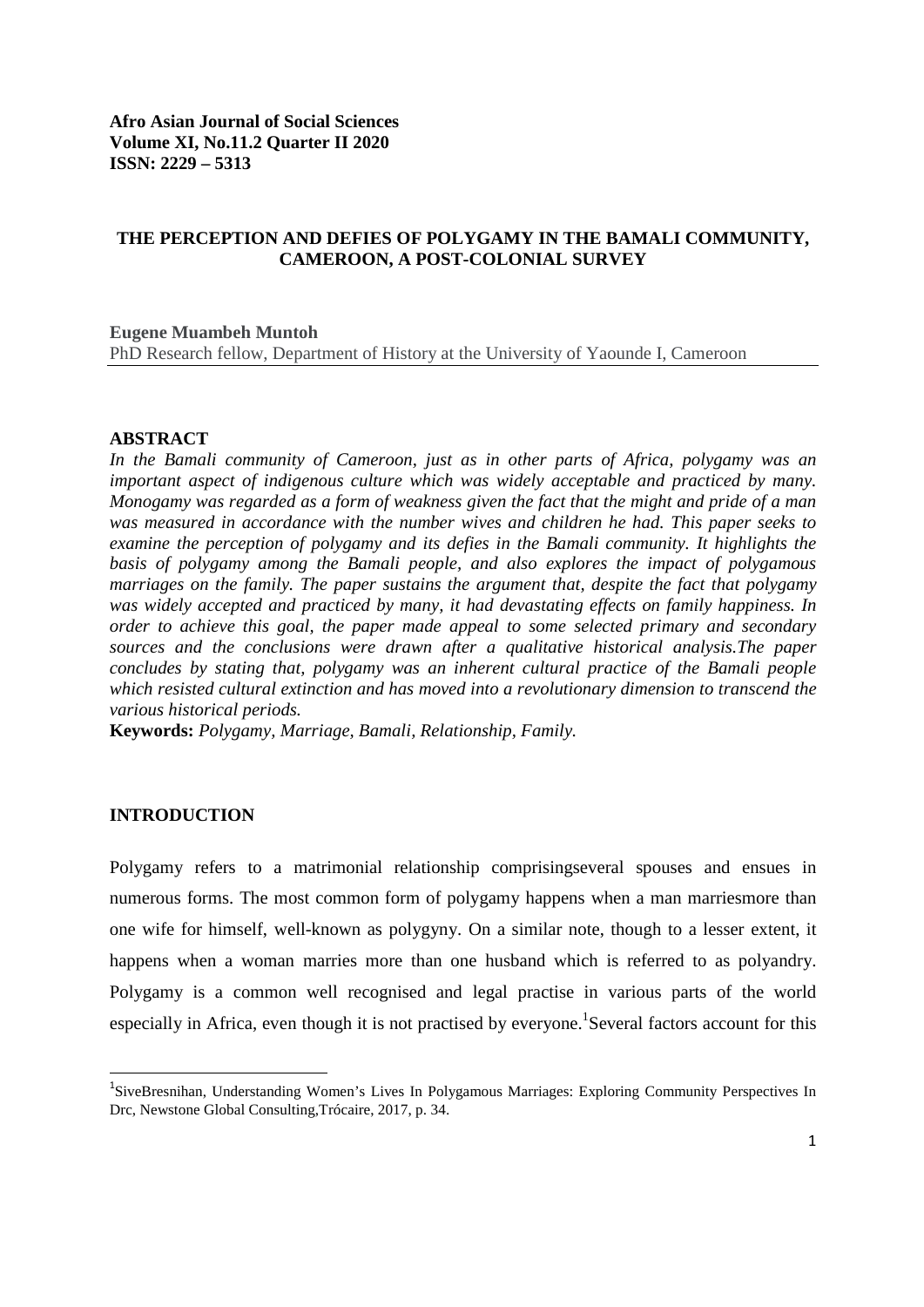$\overline{a}$ 

practice amongst which include social, economic and religious factors. However, ouremphasis in this paper is dwelled on the most common form of polygamous marriage, polygyny, which is the practice of one husband with more than one wife.In Cameroon,polygamous marriages are common especially in the rural areas. At the moment, accurate and current statistics on the prevalence of polygamy in Cameroon are very few or inexistent. In Bamali,polygamous marriages are very common, with greater rates reported among less educated husbands and wives.However, in recent years, there has been an observed increase in the rates of polygamy among highly educated men who can afford a second wife. The practice of polygamy in Bamali is basically influenced by the culture and tradition of the people. Most of these marriages are often associated with serious family disputes especially when the husband dies. This study thus analysis the perception of this practice among the Bamali people and examines the challenges that ensues.

### **THE PERCEPTION OF POLYGAMY IN THE BAMALI COMMUNITY**

Polygamy was considered as anacceptable and valid form of marriage among the Bamali people, in spite of the challenges involved. The people viewed monogamy as a form ofweakness given that the might and pride of a man was measured in accordance with the number wives and children he had. In most cases, people who got married to more than onewife were economically stable. Individuals who came from a poor background married one wife because they could not afford to maintain many wives. A man with one wife could not speak in the council of elders and he was regarded as a weakling who could not stand for hishousehold tasks. The more wives a man had,the more children he was likely to have, and the more children he had,the stronger the power of immortality in the family. Such a man had the perceptionthat the larger the size of his family, the greater he became.In thisrespect,a women's procreativesupremacy was very important for the husband and for the sake ofstrengthening his might. This was the culture among polygamist within their marriages. Some Bamali women had accepted livingthe life of being "childrenmanufacturers" in order to make their husbands happy and to secure their marriage. Some women even had to lost who they were as individuals especiallywhen it came to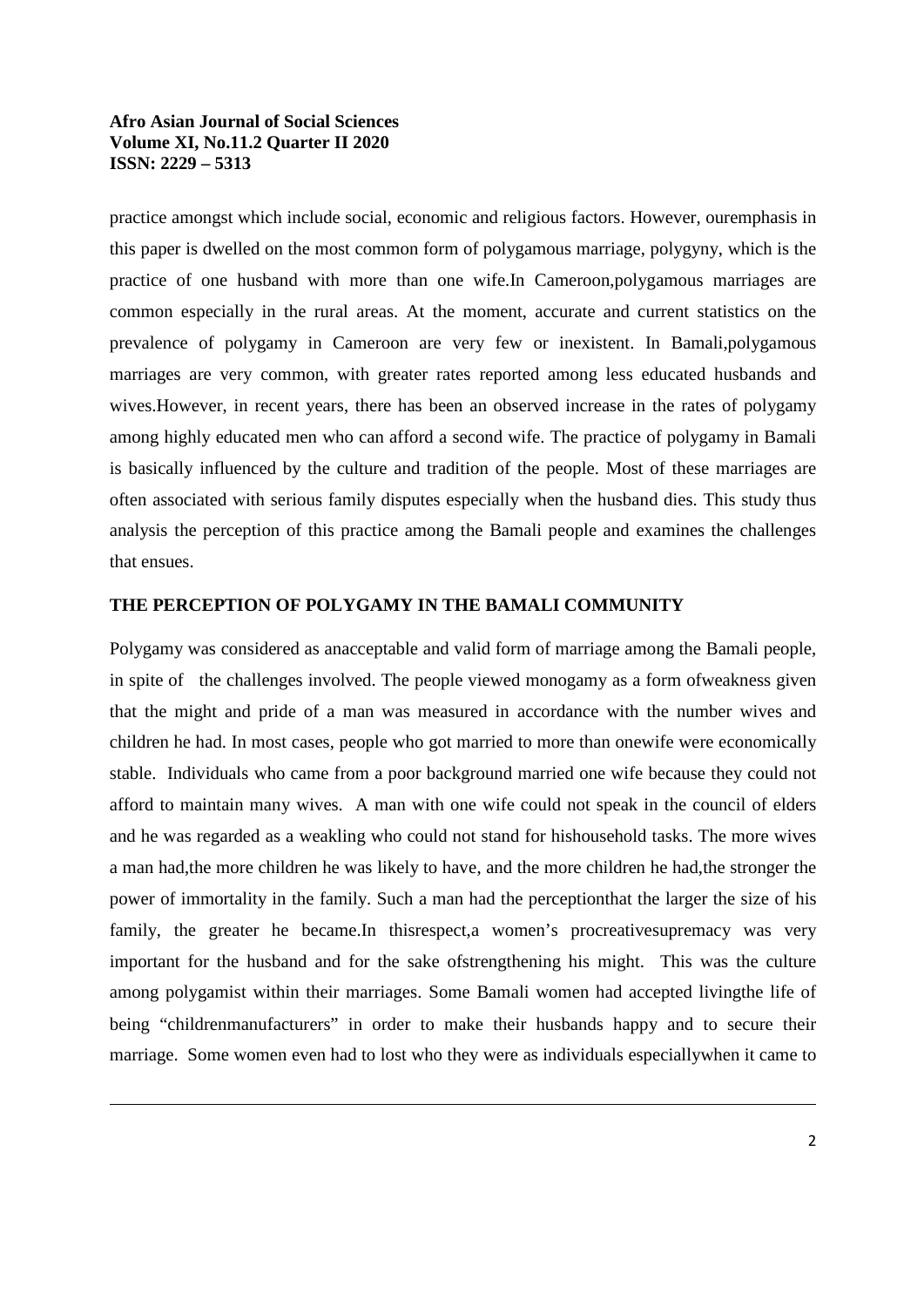maintaining themselves.<sup>2</sup> They could only be recognized by the number of children they produced, especially male children. Polygamy was however viewed by some people as the majorcourse of oppression within the cycle of marriage to women in Bamali community. Several multifaceted factors accounted for the practice of polygamy portraying both the strength and weaknesses of such marriages.

Despite the fact that Christianity discourages polygamy, from a cultural perspective there were certain benefits derived from polygamous marriages according to the people's traditional belief. It was argued that monogamy endorsed adultery because it left many other women unmarried which at the end causedunmarried women to have relationships with married men in exploration of the sense of belonging, security, and sensualfulfilment. Meanwhile in polygamous marriages, no one is unmarried except those who choose to stay single. In polygamy, no children were fatherless, because they were all born within a marriage set up. It is interesting to note thatmost of those who stood against polygamous marriages eventually had children born out of wedlock. Most women preferred having a child with a father than living as single mothers as such readily accepted to be a second or third wife. Inpolygamy their children found equal share of everything owned by their father.<sup>3</sup> On the other hand, in monogamous marriages some husbands engaged in polygamous marriages in secret. Still regarding culture, when a husband died, his wife/wives were given to his brother. This was meant to ensure that the family structure remained intact and that the children were well taken care of. This practice left the widowsand their children in asafe environment because their sexual needs were met,and children born in such relationships were legitimate. 4

# **BASIS OF POLYGAMY IN THE BAMALI COMMUNITY**

Several factors motivated men to engage in polygamous marriages in the Bamali community. According to Mathias Chombong, polygamy according to the culture of the people was a symbol of economic accomplishment. The insinuation was that the more wives a man had, he was

 $\overline{2}$  $3$ . Valsiner, Culture and human development. London, Sage Publications, 2000, p.15.

 $R^3$ R. Goodwin, Personal relationships across cultures, London, Routledge, 1999, p. 10.

<sup>&</sup>lt;sup>4</sup>H., Ware,. Polygamy: Women's views in a transitional society, Nigeria, 1975. Journal of Marriage and the Family, 1979, 41(1), 185-195.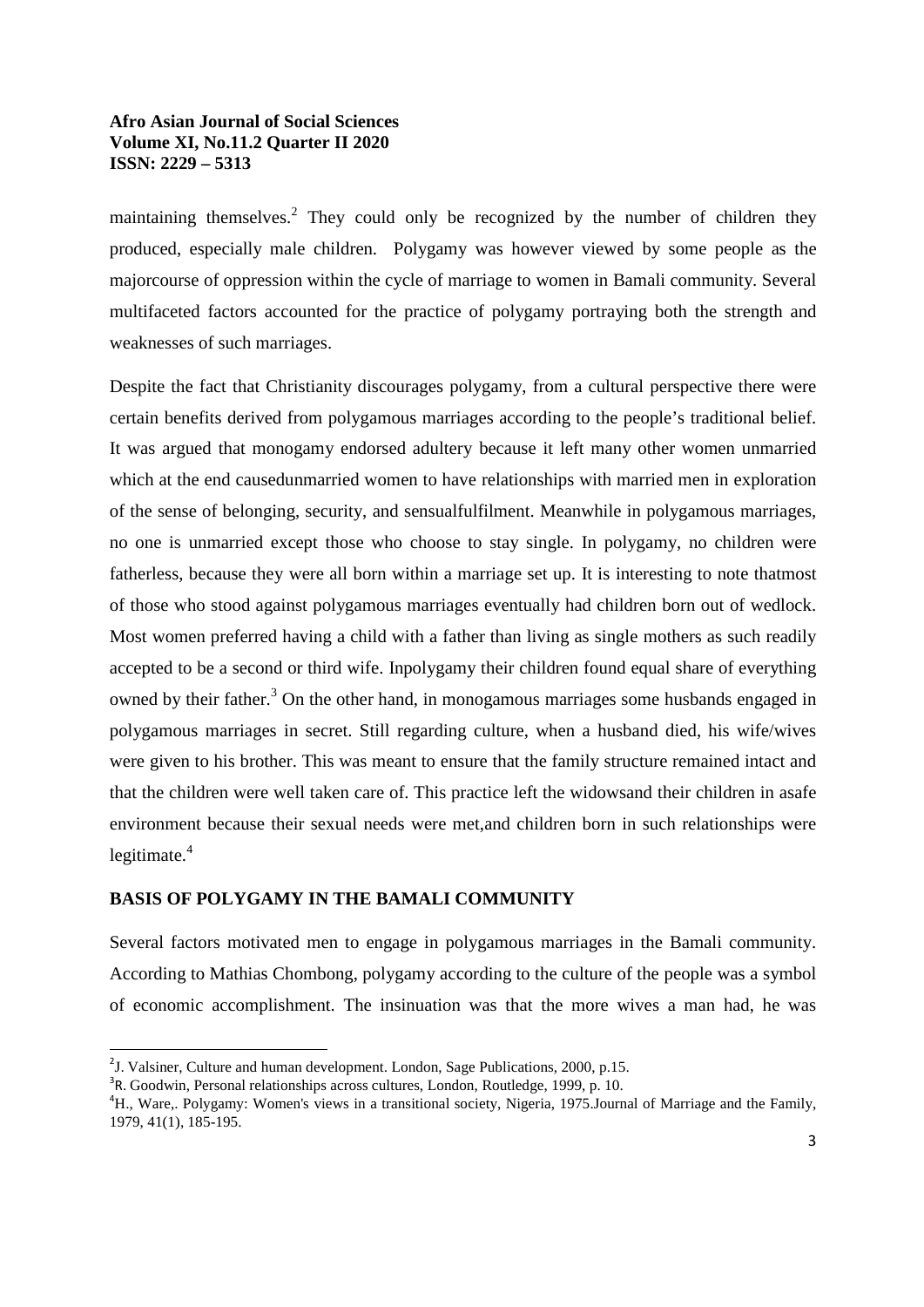perceived to be more prosperous in society. It was alsoevident that polygamy was practiced due to subsistence farming which required large labour force, serving as a means to ensure the family's socio-economic strength. To this effect, child bearing in contexts where polygamy was practiced, also implied to ensuring that the family had enough labour to generate enough food for the family. Revenue generation also motivated the choice of marrying more than one wife. It was believed that the bigger the family size became, thegreater the family income as they were more children working in the fields which in turn resulted in the production of more food for the family. As a result, surplus food was sold at the market to generate revenuefor the family. Children born in polygamous family become prospective part of the labour force. It was for this reason that women who did not bear children were oftensubjected to humiliation as such sometimes leading to a man seeking to marry a second wife.

The cultural practice of the people was very influential in a man's choice of taking a second wife, there wasa commonsaying that says''a goat does not depend on one type of grass for feeding'', which implied that men were not supposed to marry one wife. This perception reduced women to the level of items. The perception further buttresses the argument that marrying more than one wife was a cultural practice among the Bamali people. Anothercultural practice that lead to men marrying more than one wife wasthat when two elderly men were close friends, in order to seal their friendship, one may decide to give out her daughter's hand in marriage to his wealthy friend.Most often than not, when one family owed another and was unable to pay, if thatfamily had a daughter they will exchange their daughter a debt settlement.Some men went in for multiple wives as a means to avoid adultery and to live freely with the women they so much desired.<sup>5</sup> Meanwhile some men got into polygamy just to satisfy lust and to derive the pleasure of multiple sex partners. Barrenness however also motivated most men to seek for a second wife, children were commonly believed to bring joy toany household. The desire to have them was certainly one of the major reasons that men took in more wives. Some pundits posit that barrenness of the wifedeprived thehusband and the whole family of the joy that came withhaving a new person in the family.

<sup>|&</sup>lt;br>5 <sup>5</sup>Charles Amone1 & Monica Arao, The Values of Polygamy among the Langi People of Northern Uganda G.J.I.S.S., Vol.3(4):48-52, July-August, 2014, ISSN: 2319-8834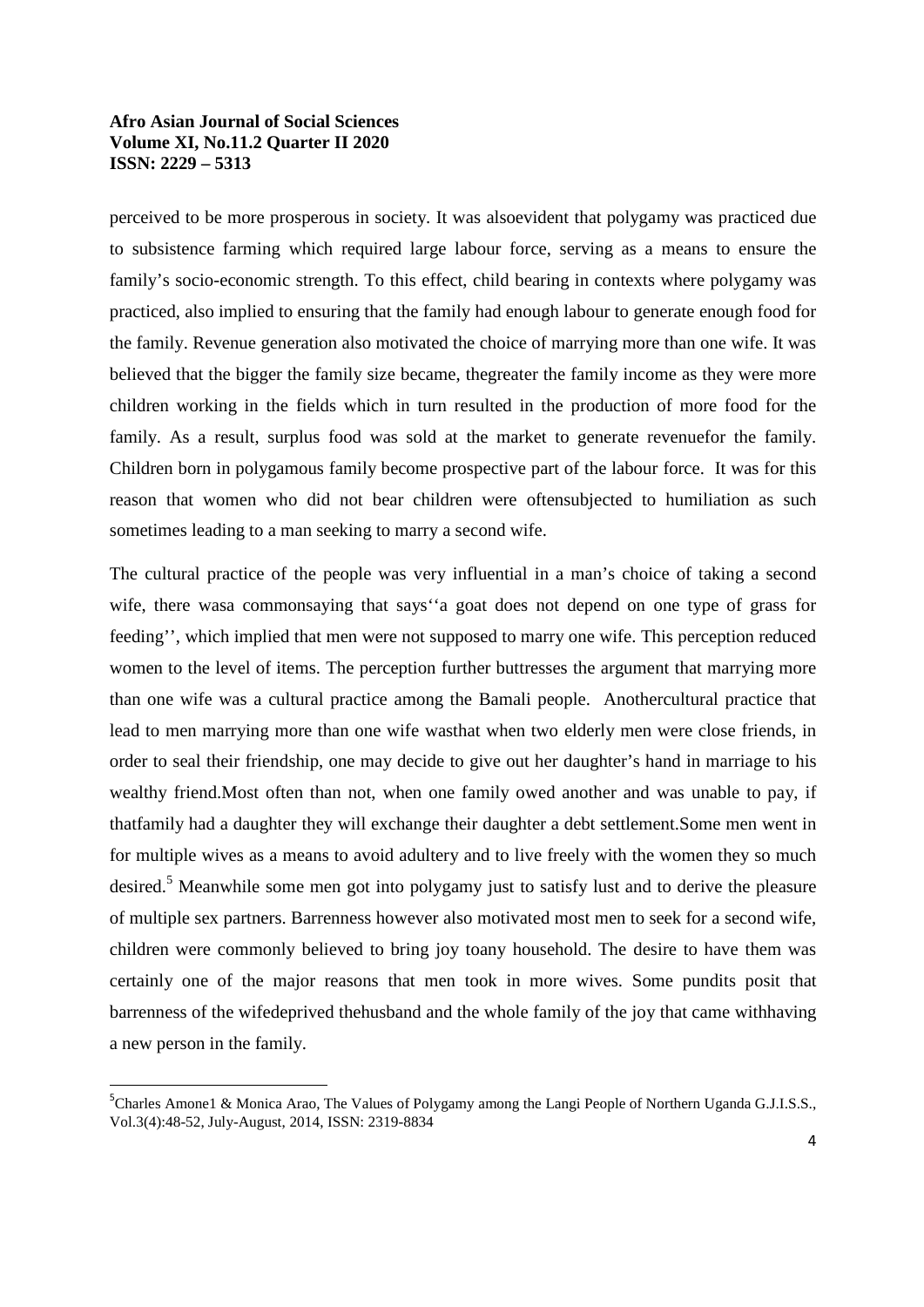$\overline{a}$ 

#### **THE DEFIES OF POLYGAMOUS MARRIAGES IN THE BAMALI COMMUNITY**

Irrespective of the numerous motives advanced to justify the practice of polygamy in the Bamali community, such marriages were often subjected to many challenges and harsh realities especially when it came to peaceful cohabitation in the same household. These challenges posed a serious problem as far asthe family structure in general was concerned. The nature of the relationships within the family set up was greatly affected often characterised by accusations, attacks and counter accusations. Most often, the partiality of husbands according to some women was the paramount problem among the wives in a polygamous marriage. In most cases, when the manexhibited more concern for a particular wife, this lead to jealousy and detestation towards the most preferred wife.As a result of this, oncethesuspicion between the wives turn out to be very ugly,some womenat times resorted towitchcraft which was a common practice, in order to eliminate the rival co-wife in a bit to remain the solefavourite of the husband. This phenomenon had an adverse impact on the children who most often were also targeted and killed in mystical ways. In some situations, the attacked wife was forced to abandon her marriage in order to protect her children.<sup>7</sup>

The bond amongst the spouses was characterised by distrust and suspicions, meanwhile in some marriages, the wivespretentiously behaved as though they truly loved one another just to please their husbands, meanwhile in their hearts they hated each other with passion. However, some women openly expressed their hatred for one another even beyond the family cycles. A husband in such a marriage was bound to live with the realities which most often was considered a burden and a source of depression leading to poor mental health problems. It should be noted that the children in such cases paid dearly for the state of family crisis especially when the child's mother was not the favourite of the father. According to Mary Miyah, her husband's  $3<sup>rd</sup>$  wife controlled almost everything that belonged to her husband. She noted that her husband became afraid to even say anything that will goagainst what she desired and requested for. Despite the fact that

<sup>6</sup> Eugene M., Muntoh,Upshots of Domestic Violence On the Status of Women in The City of Bamenda, Cameroon,1975 TO 2014, International Journal of Advance Research and Innovative Ideas in Education-ISSN(O)- 2395-4396, Vol-6 Issue-3 2020.

<sup>&</sup>lt;sup>7</sup>S., Elbedour, Bart, et al, The relationship between monogamous/polygamous family structure and the mental health of Bedouin-Arab adolescents. Journal of Adolescence, 2007, 30, 213-230.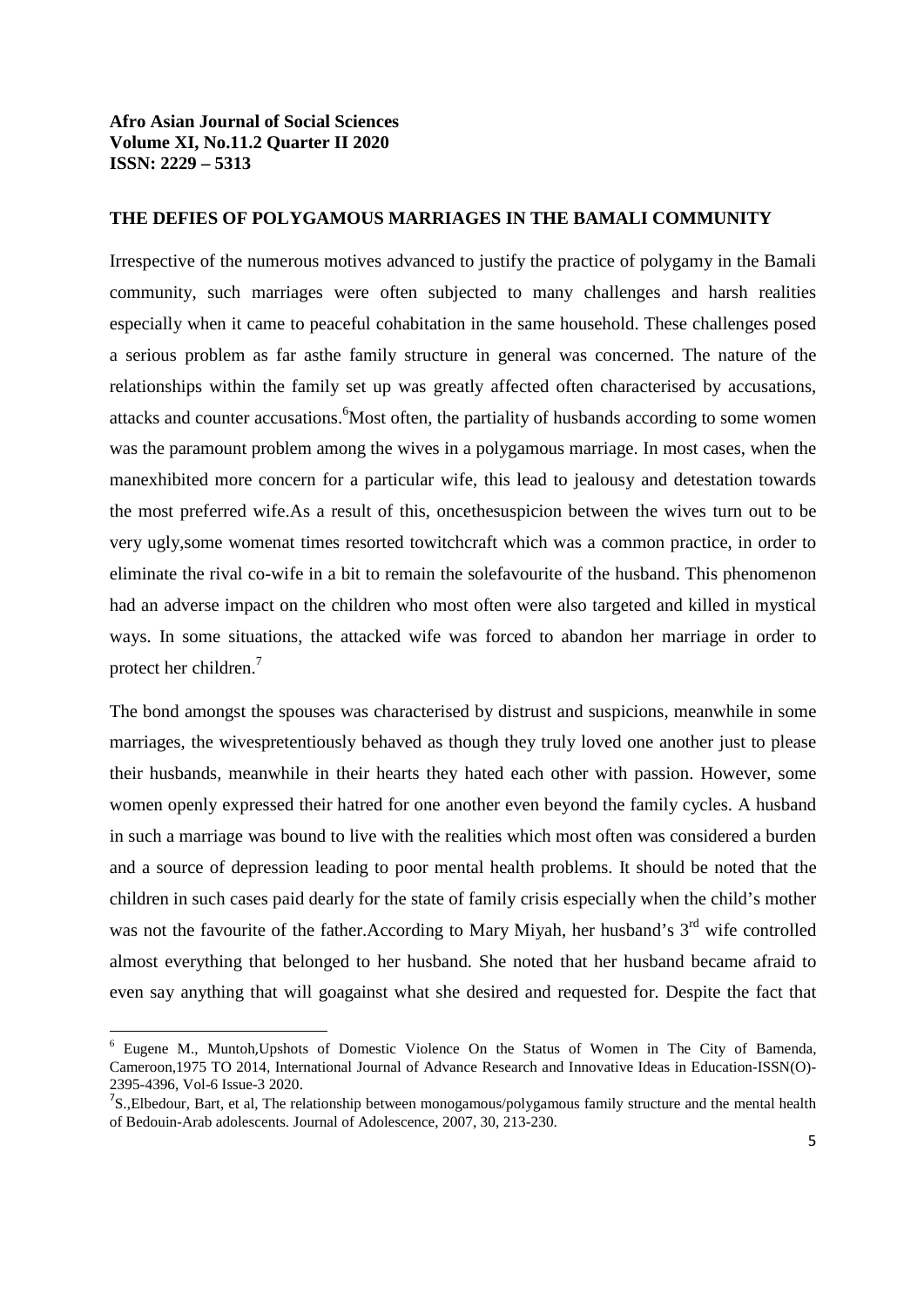she often abused every member of the family, her husband still found it admissible. Mary believed that her husband was probably under the influence of witchcraft.Conflict among wives most often intensified especially in a situation wherein one wife was barren. It was common for a barren woman to be insulted by her co-wife because of her childlessness. This often contributed to frustration and subsequent retaliation from the barren spouse.<sup>8</sup>

There was steady competition and opposition in many polygamous marriages, especially in contest for love by the husband. Each wife used her own kind of powers to win her husband's love. During such contest, the wives often resorted to hatred and opposed one another as a way of pulling offfrom the marriage relationship. The children were intoxicated and influenced with bad advice against their step mothers. The greediness andresentment for possessionwas intensified with each wife desiring to be better than others.The first wife often strived for control over everything and made sure that things be doneinher own way as the first wife. Most women in polygamous marriage did not trust each other, given that when they realised one of them was receiving more attention from the husband, it was concluded that she was receiving more money and benefiting more from her husband's wealth.The level of education of the different wives was also instrumental in determining the extent of conflicts amongst women inpolygamous marriages given that in a situation where one wife wasmore educated than the orders, this created hatred and envy which eventually resulted to witchcraft and poisoning the one who was more enlightened.The problem of deceitful allegations was very commonand was almost observed as a normal standard of daily living.Most often, when any one fell sick, it was often associated towitchcraft with accusing fingers pointing at some persons in the family. Some wives even created lies about their co-wives in order to tannish their image and make them sufferin the hands of their husband.

# **IMPACT OF POLYGAMY ON THE BAMALI CAMMUNITY**

One of the most devastating impact of polygamous marriages on families was the high number of births recorded which economically stressed the family resources. The high rate of birth exerted pressure on the finances of the family unit. It was very difficult for a husband to provide

 $\overline{8}$ SeaniMavhina,Traumatic Conflict Among Polygamous Children,Pretoria, University of Pretoria, 2010, p.23.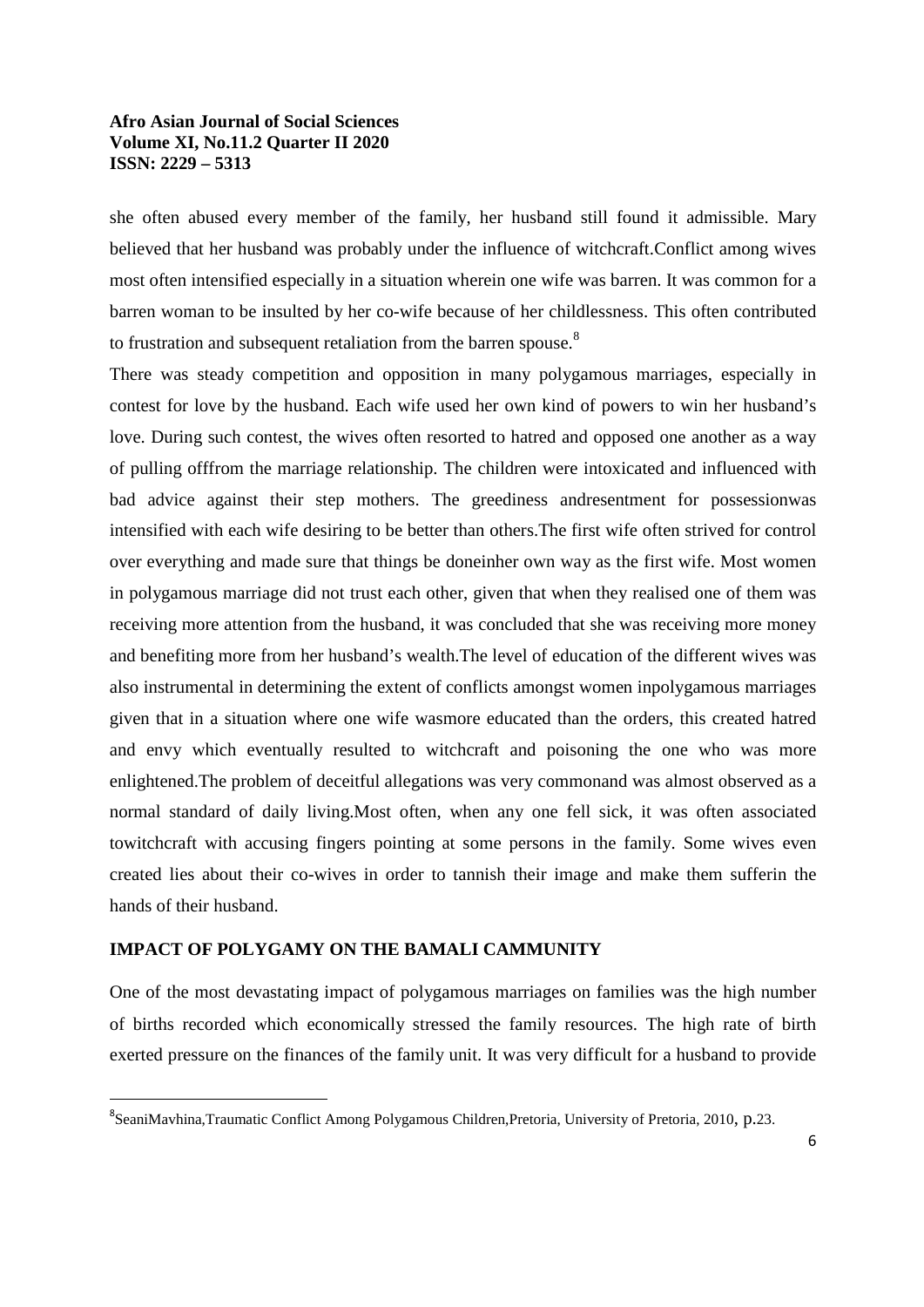quality education for all his children due to the high expenses involved in acquiring education. Most often the children had to depend on learning a trade meanwhile others depended solely on farming for survival. Most polygamous marriages were often associated with trauma, tension, conflict, and disequilibrium in the family structure. This often affected both children and the parents with serious mental health problems associated with it. A majority of children of first wives always demonstrated negative emotions towards their fathers marrying again.<sup>9</sup> Most of them got disappointed when they found out about their fathers' polygamy intention, thus leading to anger and sadness in the family. No child felt happy, proud or loved upon hearing his/her father was about to take in another woman.

Women in polygamous marriages were often exposed to significant higher psychological distress and other psychological problems. These were in addition to significantly more problems in the family set up, marital relationships and low life satisfaction. Family structure had a substantial impact on the mental health of children as well, thus indicating the growing concern in family characteristics that may reduce the risk of child development and disturbances.<sup>10</sup>In some instances, men left their first wives and their children in order to live with their second wives and their children. In these cases, the father did not participate in the upbringing of all of his children, and those left behind experienced feelings of grief and abandonment, as well as lower levels of parental supervision. Often, the effects on male children was strongest as boys often experienced difficulties with self-control over anger and retaliation against their father.<sup>11</sup>

Women and children who escaped polygamous families were affected in all aspects of their lives. Because of the secrecy that concealed polygamous relationships, most of their experiences were scarcely known by their families. Generally speaking, mostly strong and resourceful womensuccessfully left a polygamist relationship. One of the most challenging obstacles in living such marriages were the mental and emotional conditioning which made the negatives of

 <sup>9</sup> <sup>9</sup>A. Al-Krenawi, Psychosocial impact of polygamy in the Middle East, New York, Springer, 2014, P.12.

<sup>&</sup>lt;sup>10</sup>L. D., Shepard, The impact of polygamy on women's mental health: A systematic review. Epidemiology and psychiatric sciences, 2013, pp. 22,47.

<sup>&</sup>lt;sup>11</sup>Mohammad Al-Sharfi, Karen Pfeffer and Kirsty A. Miller, The effects of polygamy on children and adolescents: a systematic review, University of Lincoln, Lincoln, 2009, p.23.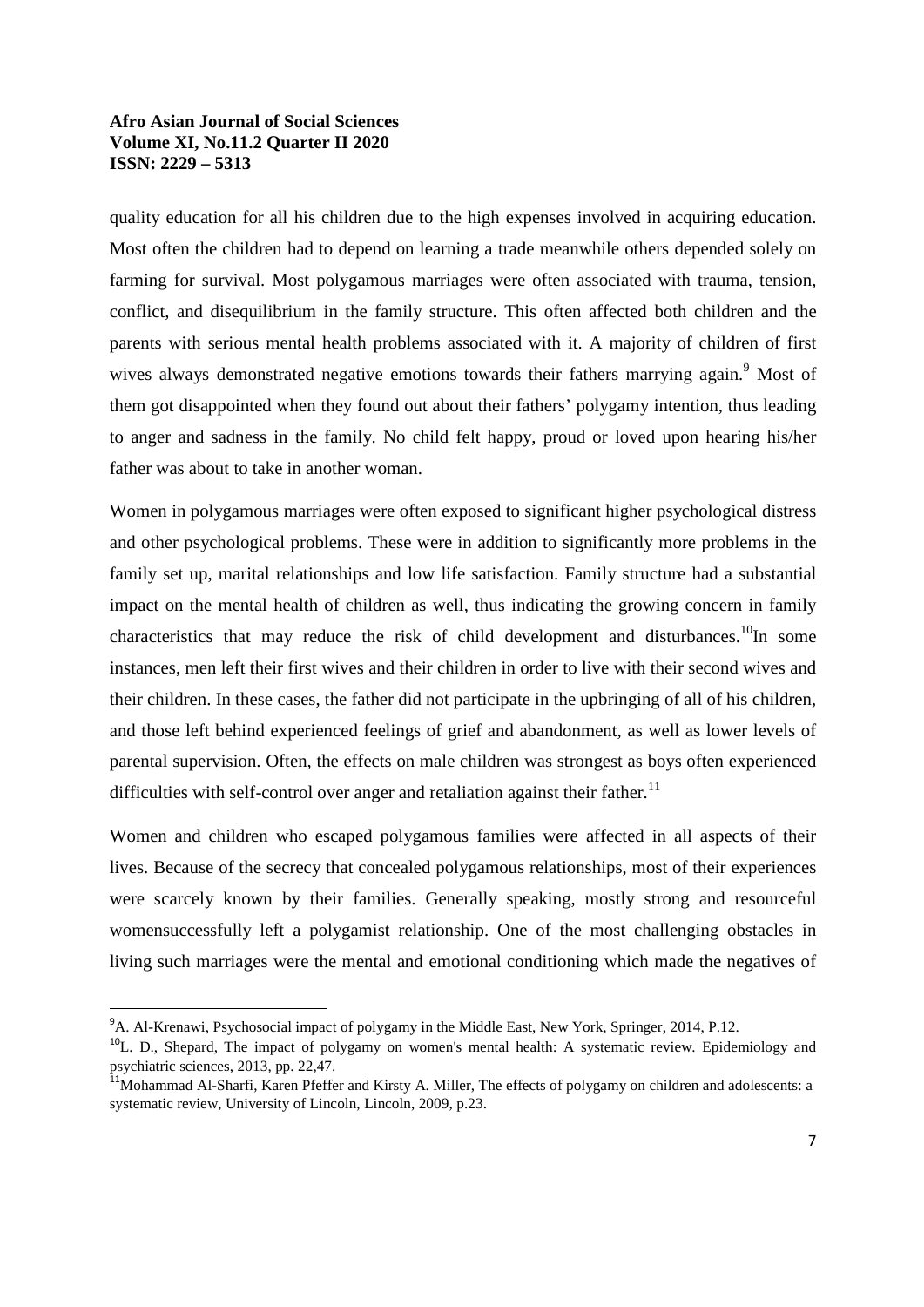the experience normalized tradition. What further compounds problems that women encountered in polygamous marriages were the emotional torture with which she and her children were subjected to.men who practiced polygamy believed they had the authority to govern and control their wives and children in the family relationship. Most often, this form of controltook extreme forms as it was maintained through secrecy.

# **CONCLUSION**

The practice of polygamy remains a common practice in the Bamali community with future prospects of continuing in the future. The practice remains commonly accepted for men of all categories regardless of their economic status. As a result, polygamous men in the Bamali community face enormous defies in sustaining their large families in terms of provision of food, medical care as well as meeting the school requirements of the many children. In the absence of legal provisions either restricting or legally limiting the practice, polygamy is likely to continue being practiced for more generations. This is indeed a reality given the fact that the population of women greatly outstrips that of men.

# **REFERENCES**

[1] Al-Krenawi, A. (2014), Psychosocial impact of polygamy in the Middle East, New York,Springer,.

[2] Al-Krenawi, A., & Graham, J. R. (2006), A comparison of family functioning, life and marital satisfaction, and mental health of women in polygamous and monogamous marriages. International Journal of Social Psychiatry, 52(1), 5-17.

[3] Al-Krenwai, A., Graham, J., AL-Krenwai, S.(1997), Social work practice with polygamous families. Child and Adolescent Social Work Journal, 14(6), 445-458.

[4] Amonel.,Charles & Monica Arao, (2014), The Values of Polygamy among the Langi People of Northern Uganda G.J.I.S.S., Vol.3(4):48-52, July-August, ISSN: 2319-8834